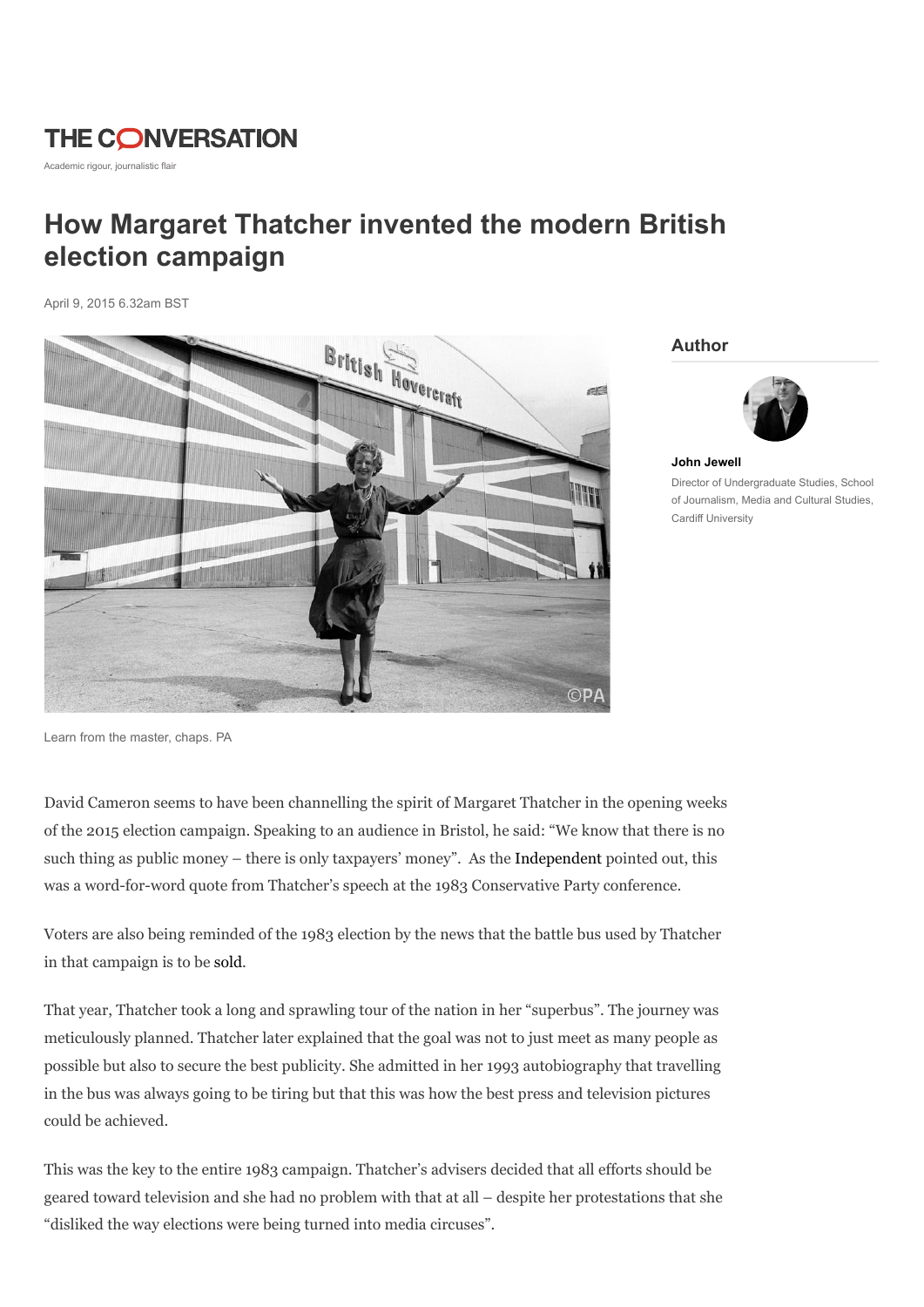Her biographer Hugo Young suggested that she was in fact obsessed with image and was willing to place herself entirely in the hands of her media advisors:

Communication as time went on, became one of her most pressing ambitions. What she admired above all about Ronald Reagan was his ability to get his message across. She envied that. To emulate it she was willing to try almost anything that the media men came up with.

In January 1983, private opinion polls conducted by the Conservatives identified the personality and leadership qualities of the prime minister as by far the greatest asset they had – a remarkable resurrection given the public dissatisfaction with her before the Falklands War.

### Campaigning in the television age

That's when the campaign strategy kicked in. In the four months before the election was announced, Thatcher underwent 16 lengthy television interviews. She also threw open the doors of Downing Street to the cameras for the first time in her tenure, for a documentary for ITV entitled "The Woman at Number Ten".

The broadcast included a tour of the most interesting rooms in the PM's residence. In the blue room, Thatcher told of how she had all the Italian paintings removed, to be replaced by portraits of great British heroes such as Robert Clive, the Duke of Wellington and Admiral Nelson. We were transported back to the golden age of empire.

The whole programme was little more than an advertisement for Thatcher's leadership and patriotism – and it's easy to see why. Thatcher's government was most popular in the aftermath of the Falklands War. By the time the Argentinian forces finally surrendered, 84% of the British public said they were satisfied with the way the government had handled the situation. Almost half said their opinion of Thatcher had gone up during the Falklands situation, and only 7% that it had gone down.

The last day of campaigning in 1983 was especially designed to evoke memories of the Falklands victory. Central Office provided four military helicopters to fly the press and Prime Minister to the Isle of White. They landed against the backdrop of a Union flag flying on the hangar doors of the British Hovercraft Corporation. Thatcher was then photographed with arms outstretched in front of the flag, before inspecting a military hovercraft.

It was all heavily symbolic. Since the end of the war, the public had been constantly reminded about Thatcher's pivotal role in the British victory in the Falklands. The election campaign saw no let up.

Then, as now, the Conservatives excelled in the art of political persuasion. At the launch of their manifesto on May 17, the press room had a unique feature. There was a choice of curtains for the backdrop. One set was light blue. The other dark blue. The aim was to change the mood of the press conference from day to day.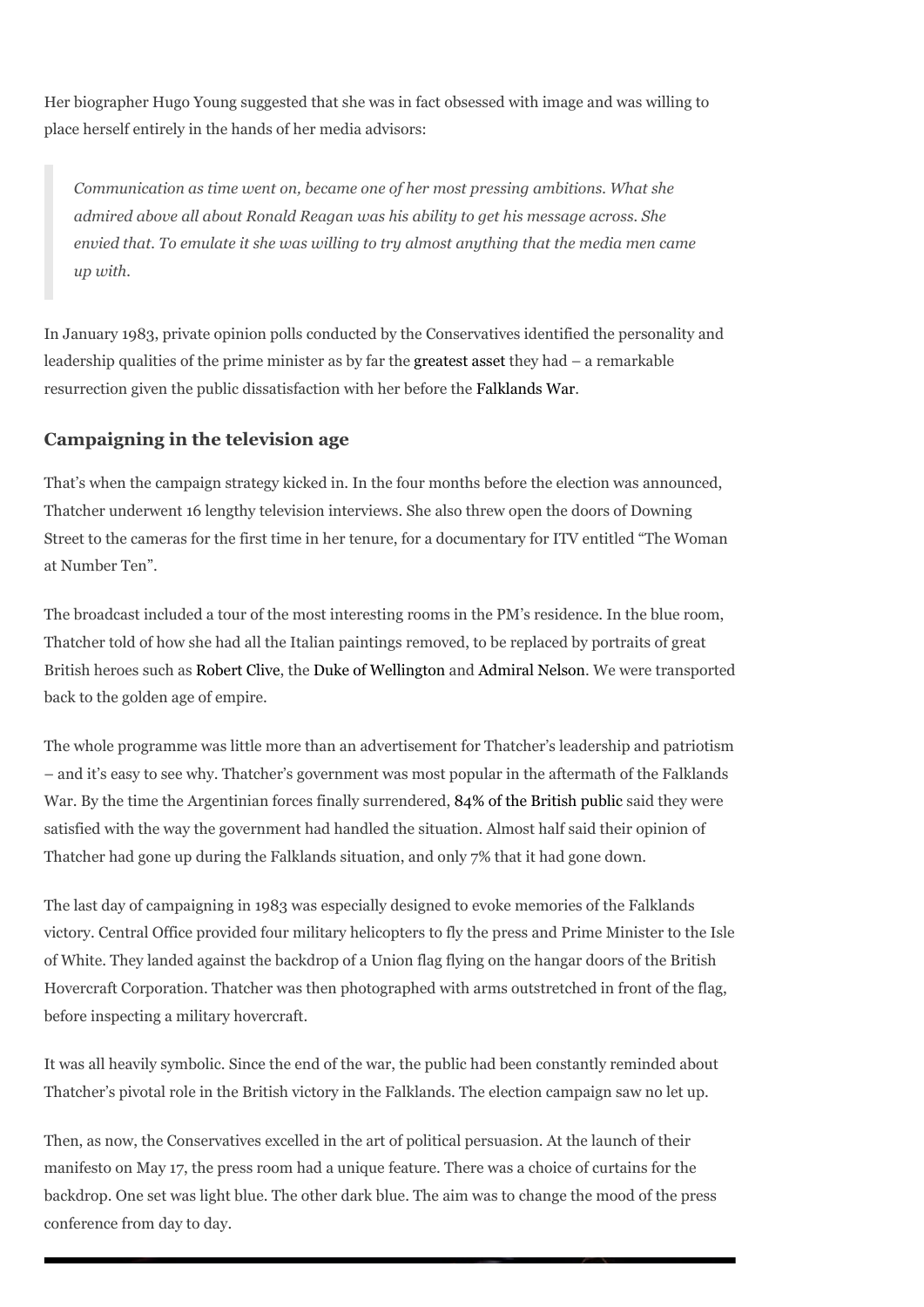

Smart visuals meant curtains for Labour. PA

One of Thatcher's advisers Christopher Lawson (previously a director of the company that produces Mars bars) had pondered on the choice of curtains for months – considering the opinions of five industrial psychologists and behavioural psychiatrists.

Every singularity was part of the bigger picture the Tories sought to present. Everything was managed and very little was spontaneous. Thatcher was supreme in front of the cameras – every evening news bulletin would see her driving a dump truck, or sorting peanuts in a factory, or operating a sophisticated computer system.

US political influence was everywhere to be seen. Thatcher's rallies resembled presidential conventions, with warm up music and Union flags provided for everybody to wave. The events were all ticketed, invitation only affairs. This produced audiences of devotees who ecstatically received addresses and helped portray the Prime Minister as powerful and confident.

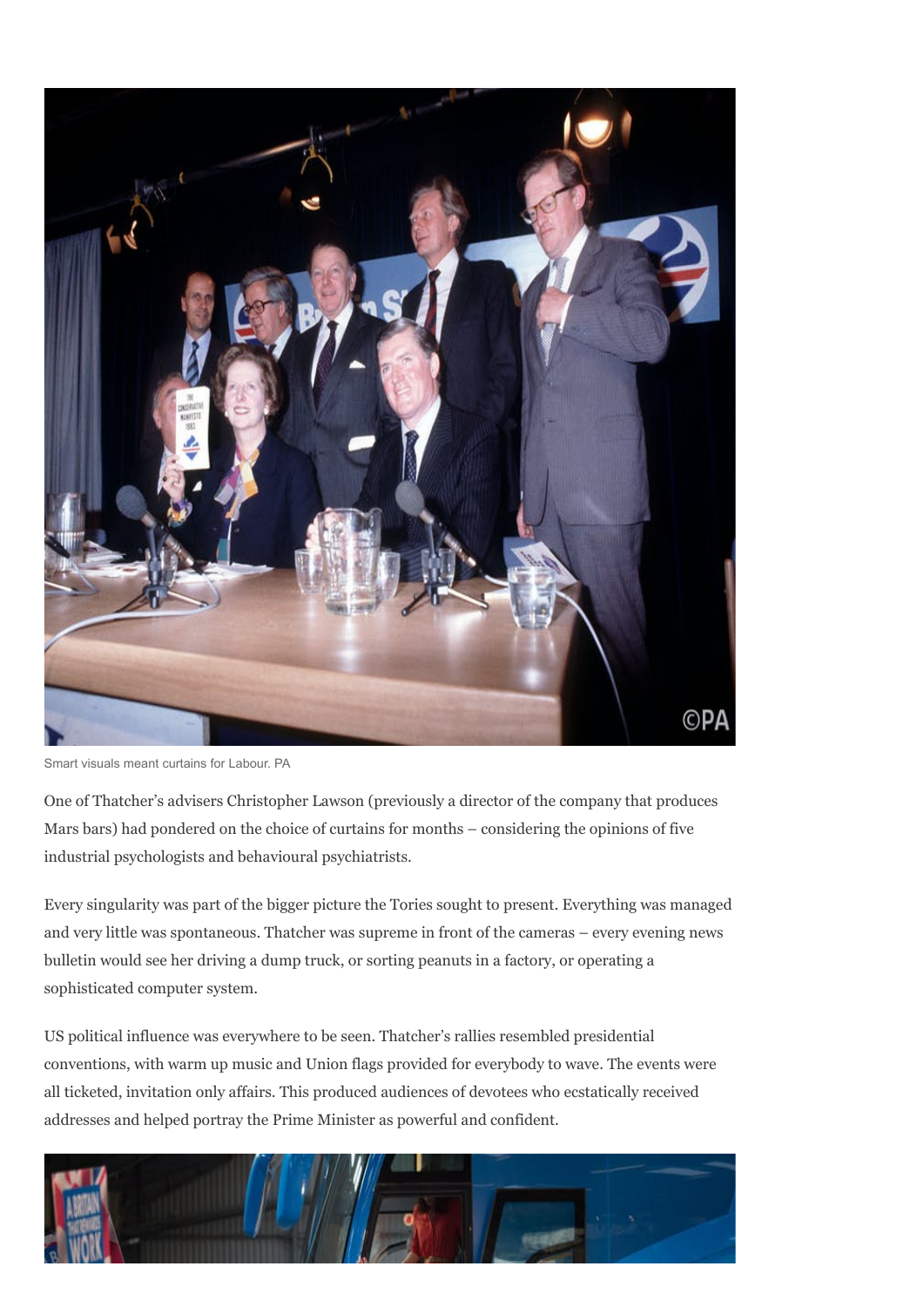

Battle Bus 2015. PA

Now in 2015 we find Cameron blazing into a barn in Cornwall, against the backdrop of his very own battle bus, towards a crowd of assorted acolytes. Why change a winning formula?

#### Foot in mouth

Despite the careful engineering of the 1983 campaign though, it's generally considered that the Tories never faced any meaningful threat from the opposition. They even reportedly cancelled all advertising for the last four days of the campaign because they were so far ahead there was no point wasting money.

Labour was running an old-fashioned campaign that failed to take account of the television age. Michael Foot, the Labour leader at the time, had proven skills as a parliamentarian but they were unsuited for modern political communication.

Foot had spent the best part of 50 years speaking without notes and now, for the purposes of the campaign, had to use prepared texts. During his addresses he would let paragraph run into paragraph and would not tailor his words for the cameras.

As the super-confident Thatcher triumphed in front of rapt crowds, televised extracts showed Foot hunched over a lectern, obviously reading from notes, his speeches generally received in silence.

It's fair to say that in 2015 the Mail and the Sun have sought to tarnish Miliband with Foot's reputation – in November 2014 the Sun ran it's Mili no mates spread.



Britain doesn't want him said the editorial and, furthermore: "His own party doesn't either." To emphasise the point, next